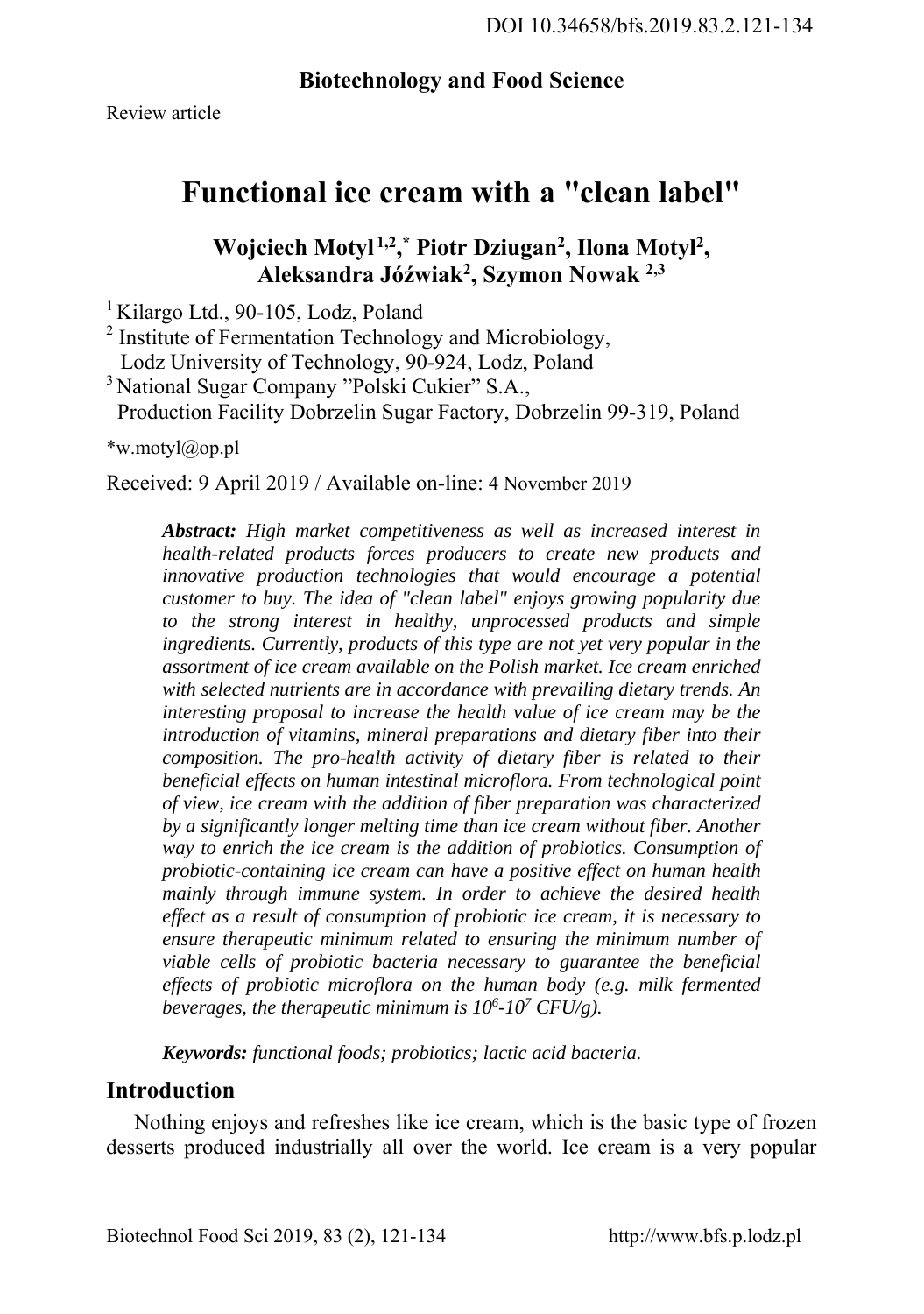form of dessert, which has an increase in demand. It is estimated that the annual consumption of ice cream is 2 L per person in 2016 [1].

Ice cream is a combination of fat droplets, air molecules and ice crystals connected in a continuous water phase, forming a colloidal system in a frozen state. The dispersed phase consists of polysaccharides, lactose, proteins and minerals that are part of the ice cream [2]. Ice cream is a product obtained by freezing a pasteurized and chilled liquid mixture made of milk with a stabilizer, further containing flavourings. The technology of producing, storing and consuming ice cream requires the application of precisely defined technological parameters at all stages of production. The use of high-quality raw materials with properly selected prescription composition and proper control of technological parameters, enables obtaining final products with the desired characteristic qualitative features. High quality of ice cream depends also on the proper storage and transport conditions.

According to definition in the Polish Standard (PN-A-86431) [3], ice cream is a product obtained from fat and protein emulsion, with the addition of other raw materials and substances and simultaneously, ice cream is described as a product obtained from mixture of water, sugar and other raw materials and substances, pasteurized, frozen, intended for direct consumption or storage. The main criterion for dividing the ice cream into five groups is the amount and type of fat used. Ice-cream varieties are distinguished [3] depending on the flavour and flavour additives used. The basic composition of ice cream is most often: 9-12% milk solids, non-fat milk, sweetening substances in the amount of 12-16%, and 0.3-0.5% stabilizing and emulsifying substances. Ice cream with low fat content (about 3%) is also produced, as well as ice cream without fat and protein called fruit and water ice cream. The type and amount of ingredients found in ice cream affects the high energy value.

According to Euroglaces Code For Edible Ices Version 2013 [4] (European Ice cream association) the definition of ice cream follows: Ice cream – food products with a solid texture obtained as a result of freezing. Stored, transported and sold to consumers in a frozen state. Water ice cream – contains mainly water and sugars [4]. Ice cream – usually composed of water and / or milk, fats, proteins and sugars. Milk ice cream- is a term reserved for a product containing at least 2.5% milk fat, at least 6% milk solids non-fat (MSNF) without added fat or protein other than dairy. Dairy ice cream – a product containing at least 5% milk fat, without the addition of fat or protein of non-dairy origin. Fruit ice cream – containing mainly water and sugars and moreover at least 15% fruit. Sorbets – fruit ice cream that does not contain added fat or milk and which contains a minimum of 25% fruit. However, the fruit content may be reduced to 15% and up to 7% respectively. Fruit for which the content may be less than 25% of the fruit:

a) the minimum fruit content reduced to 15% for:

- citrus fruits: lemon, orange, mandarin, grapefruit, etc.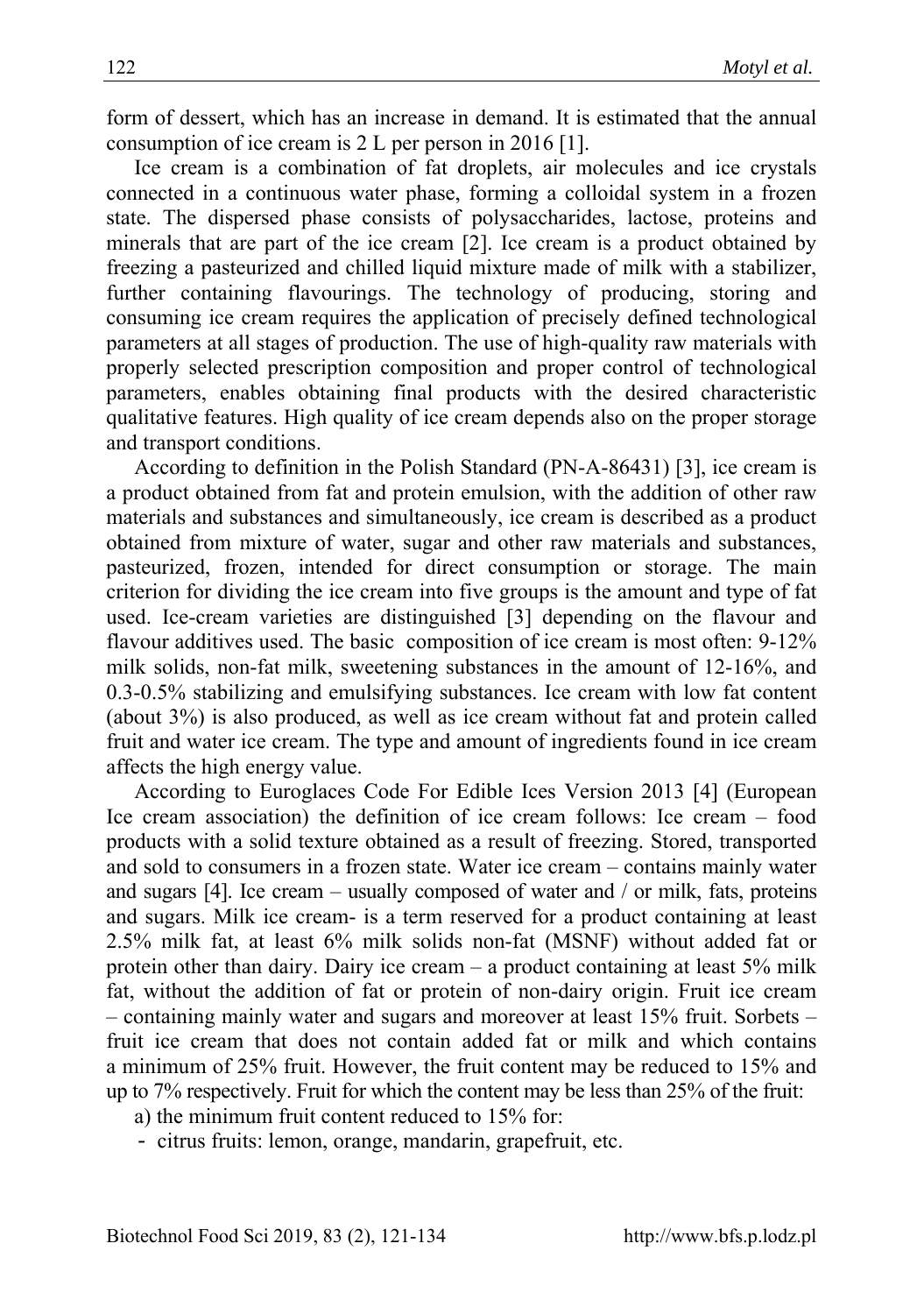- other sour fruits: fruit juice or fruit blend whose acidity, expressed as citric acid, is at least 2.5%
- exotic or fruit with a strong aroma and/ or dense consistency like pineapple, banana, corossol, cherimoya, guanabana, guava, kiwi, lychee, mango, passion fruit
- b) the minimum content reduced to 7% for:
- nuts and nut products.

The requirements for ice cream can vary between the European Union and the definition of Austrian ice cream according to Österreichisches Lebensmittelbuch IV Edition, chapter, B 2, Ice cream [5]. Fruit ice cream: fruit additive is at least 20%, unless the fruit is strongly aromatic or sour – then lower. Ice cream based on dairy products: Oberseiscreme - cream ice cream: contain at least 15% milk fat, while fruit – 12% milk fat. Milch-Eiscreme or Milch Creme Eis – milk ice cream or milk cream ice cream: contain at least 8% milk fat. Volmilcheis – whole-milk ice cream: contain at least  $60\%$  whole milk  $(3.5\%)$  or at least  $2.1\%$ milk fat in the product; when fruity - at least 50% of whole milk, or at least 1.7% of milk fat [5].

### **Industrial production of food ice cream**

In the first step, properly selected ingredients are mixed together. Next, pasteurization is applied, which removes the pathogenic microflora, additionally supporting the solubility of the ingredients [6]. In the production of ice cream, two types of pasteurization are used: batch pasteurisation (>69°C, 30 minutes) or continuous pasteurisation (>80°C, 15-25 seconds) [6]. In order to create the emulsion, homogenization is carried out, consisting of pressing the mixture under the pressure of 15.5-18.9 MPa through a small hole. The ripening process aims to hydrate proteins and stabilizers, as well to crystallize fat molecules. During this stage, the mixture should have the temperature kept as low as possible at which it is not yet frozen (below 4°C). The duration of maturation should be at least 4 hours. [6]. The next step is freezing. This process takes place in freezers, where the water crystallizes, as well as the aeration of the mixture, which affects its structure and ultimately the sensory feelings of the consumer. After forming, the packaging is packed, which should guarantee the preservation of product quality (insulation from foreign odours, resistance to temperature changes, etc.), and then stored under appropriate conditions [7].

High-quality ice cream so-called "homemade", "traditional" sold as "natural" products are produced in small quantities by craft ice-cream factories. Thanks to a thorough market analysis of ice products and nutritional trends, it was possible to identify the following problems:

- there is a shortage of ice cream produced on an industrial scale, which would have a high nutritional value,
- no ice cream produced on an industrial scale, which would consist largely of vegetables or fruit,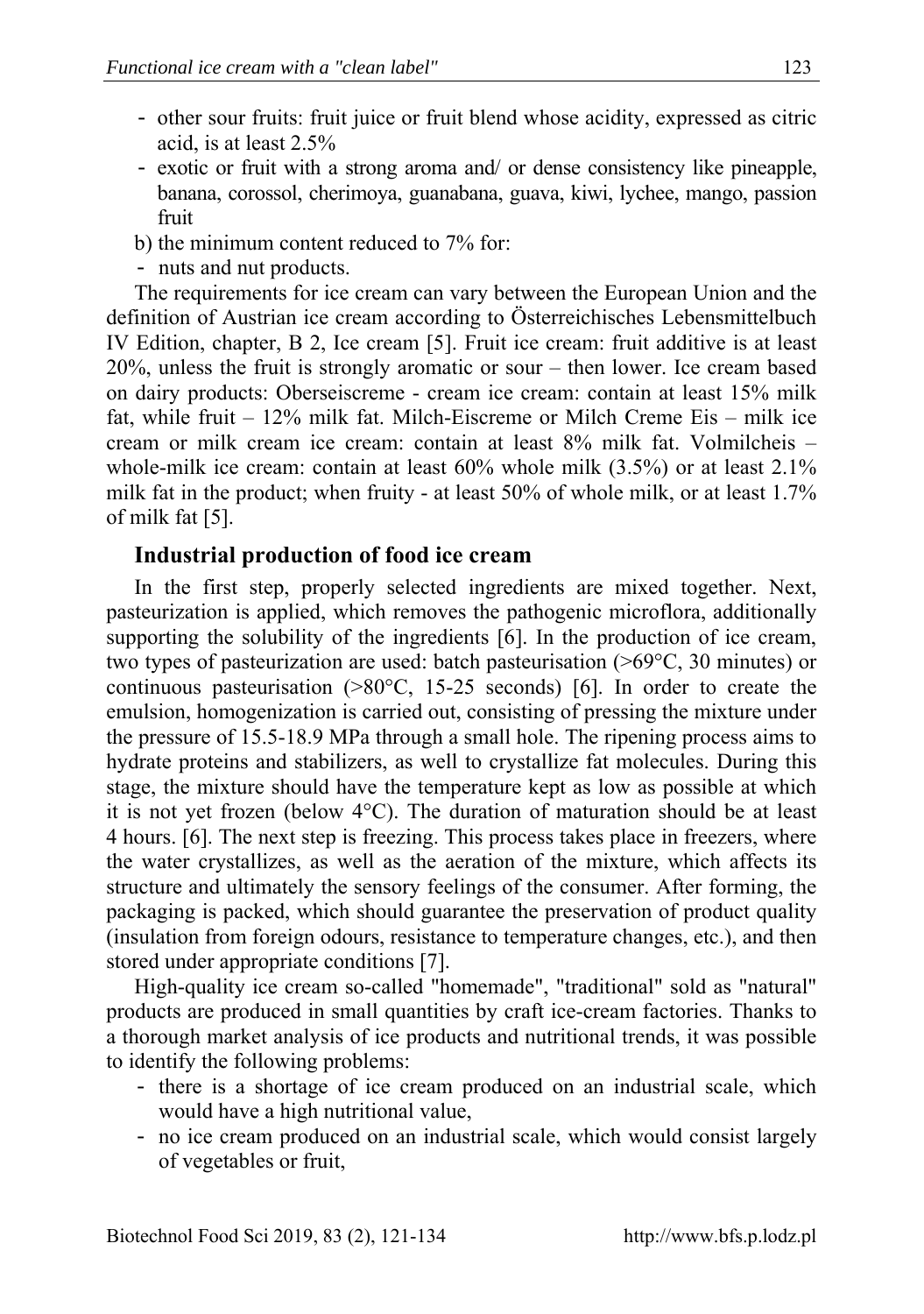- no ice cream with a simple composition which are not hand-made icecream,
- no ice cream with functional additives including prebiotics.

Consumers more and more often when choosing ice cream, pay attention to the flavours that producers have in their offer and the innovativeness of the solutions used. What counts is the use of new production technologies, the quality of ingredients, and their impact on health. Naturalness is becoming an increasingly desirable attribute. It is associated with:

• food safety,

- lower / zero degree of processing,
- simple ingredients,
- high product quality.

Consumer research indicates that naturalness is associated with food safety, with the lack of additional substances with "E" numbers, lack of preservatives, artificial flavors, shoulder dyes and less food processing, e.g. "home", "traditional" products sold as "natural" products they are produced in small quantities by craft production plants.

High market competitiveness as well as increased interest in health-related products forces producers to create new products and innovative production technologies that would encourage a potential customer to buy. Due to that fact, ice cream as a dairy dessert stored at a low temperature, characterized by the ability to stabilize the ingredients, can be a carrier for health-promoting substances, e.g. nutraceuticals [8].

The idea of "clean label" enjoys growing popularity due to the strong interest in healthy, unprocessed products and simple ingredients. Currently, products of this type are not yet very popular in the assortment of ice cream available on the Polish market. It results from many factors, mainly from technological problems, which are connected with an attempt to return to natural ingredients:

- problems with proper emulsification,
- stabilization,
- maintaining the right consistency,
- obtaining natural equivalents for standard additives with symbols E.

However, despite visible market trends and changes in consumers' nutritional trends, none of the ice cream producers offer ice cream rich in natural ingredients and nutritional values, which would be available in stores of various retail chains. That means that right now, no company is offering ice cream produced on an industrial scale, which due to its nutritional values could be compared to products offered by small ice cream parlours.

Currently, products of this type are not yet very popular in the assortment of ice cream available on the Polish market. Especially ice cream produced on an industrial scale based on this trend. It results from many factors, mainly from technological problems that entails an attempt to return to natural ingredients: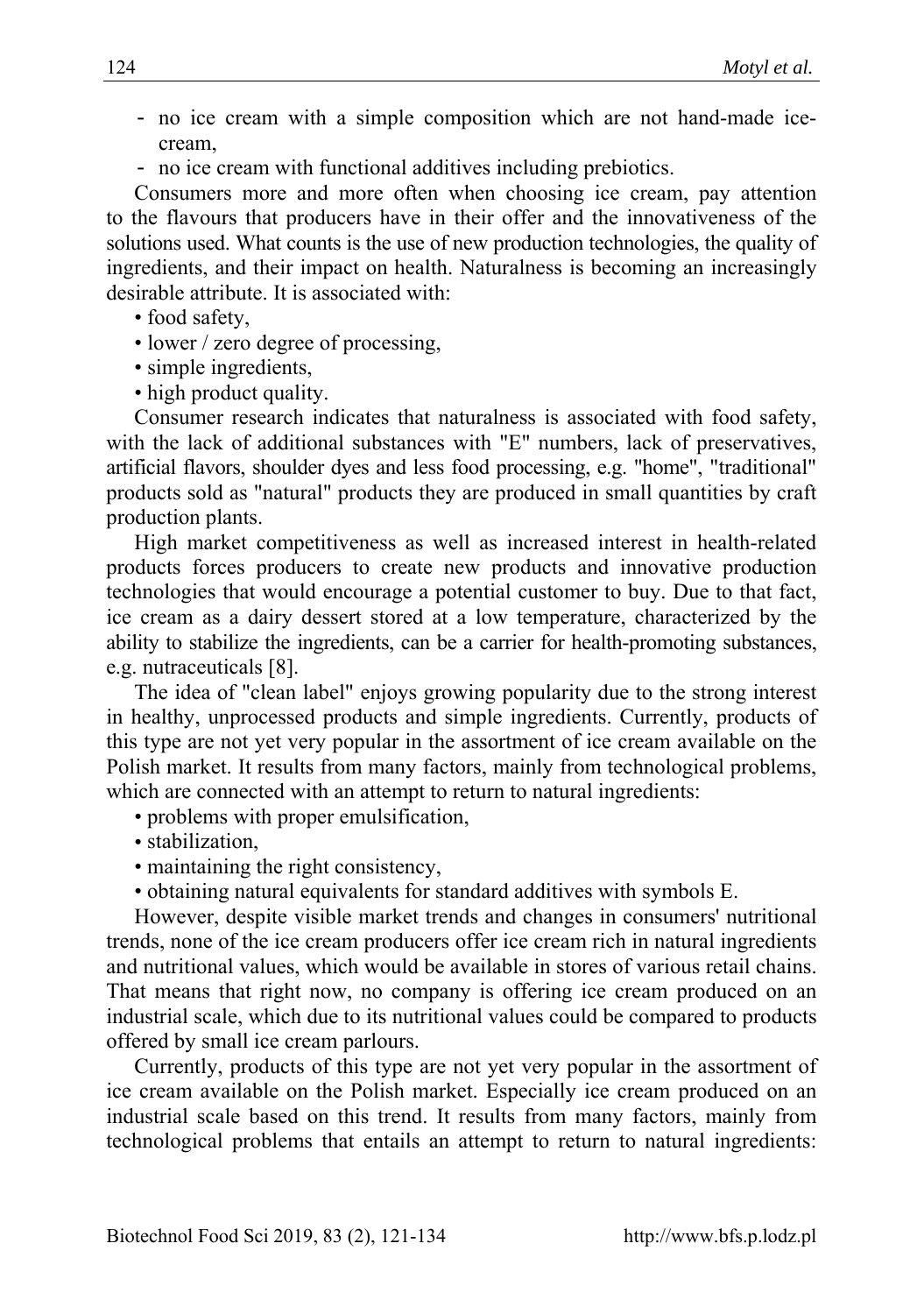problems with proper emulsification, stabilization, maintaining proper consistency, obtaining natural equivalents for standard additives with symbols E.

Replacement of currently used stabilizing systems seems to be particularly difficult. The standard stabilizing systems for milk-based ice cream include mono- and di-glycerides of fatty acids (which act as an emulsifier) and locust bean gum and guar gum (hydrocolloids that act as stabilizers/ thickeners). All three of these ingredients are supplementary substances with their "E" numbers.

Mono- and di-glycerides of fatty acids are synthetic fats made from glycerol and natural fatty acids, mainly of vegetable origin, but also from animal fats. Depending on the fatty acid composition, their activity may be different. Generally, as emulsifiers, they have a hydrophobic and hydrophilic group, thanks to which they reduce the surface tension and enable the formation of emulsions – a relatively stable mixture of two intrinsically immiscible phases. In the case of ice cream, it is an oil-in-water emulsion. The use of emulsifiers during homogenization allows reducing the size of molecules and reducing surface tension, allows to obtain smaller globules of fat and increases fat dispersion, increases the release of protein molecules during maturation, increases the crystallization of fat during maturation, facilitates the introduction of air and its stability, controls agglomeration of fat, improves the ice creaminess, reduces the growth of ice crystals and reduces the risk of ice cream shrinkage.

Lowering the content of the emulsifier means that it is impossible to obtain a high aeration of the ice cream – less air is able to be pressed, the mixture must have a higher fat content, a lower freezing temperature is needed to create the ice cream structure – and as a result, the ice cream obtained has a harder structure.

Within emulsifiers that can be used in ice applications as an alternative to mono- and di-glycerides, we can use phospholipids or proteins. Egg yolks can be used for this. Certainly, they are not so efficient and stable, so their use would have to be preceded by many laboratory tests to select the right dosage and other process parameters.

Locust bean gum E410 is a natural polysaccharide obtained from the seeds of the locusts, also known as the carob tree. Used mainly in the food industry as a food additive for thickening and stabilizing products.

Guar gum – an organic chemical compound from the group of galactomannans, i.e. polysaccharides whose main chain is formed from mannose units with side monogalactosyl branches. It is a food additive, listed as E412, thickening and stabilizing products.

Both these components are hydrocolloids, which are responsible for water binding and gelation. In the ice mix, we usually have about 60% water content, so hydrocolloids are a very important ingredient that gives the structure to ice cream. Other hydrocolloids used in the production of ice cream are xanthan gum E415, carrageenan E407, Alginate E401, Pectin E440, carboxymethylcellulose E466. Hydrocolloids in ice cream, bind water, increase viscosity, reduce syneresis, improve the introduction of air, improve the distribution of air bubbles, form a network,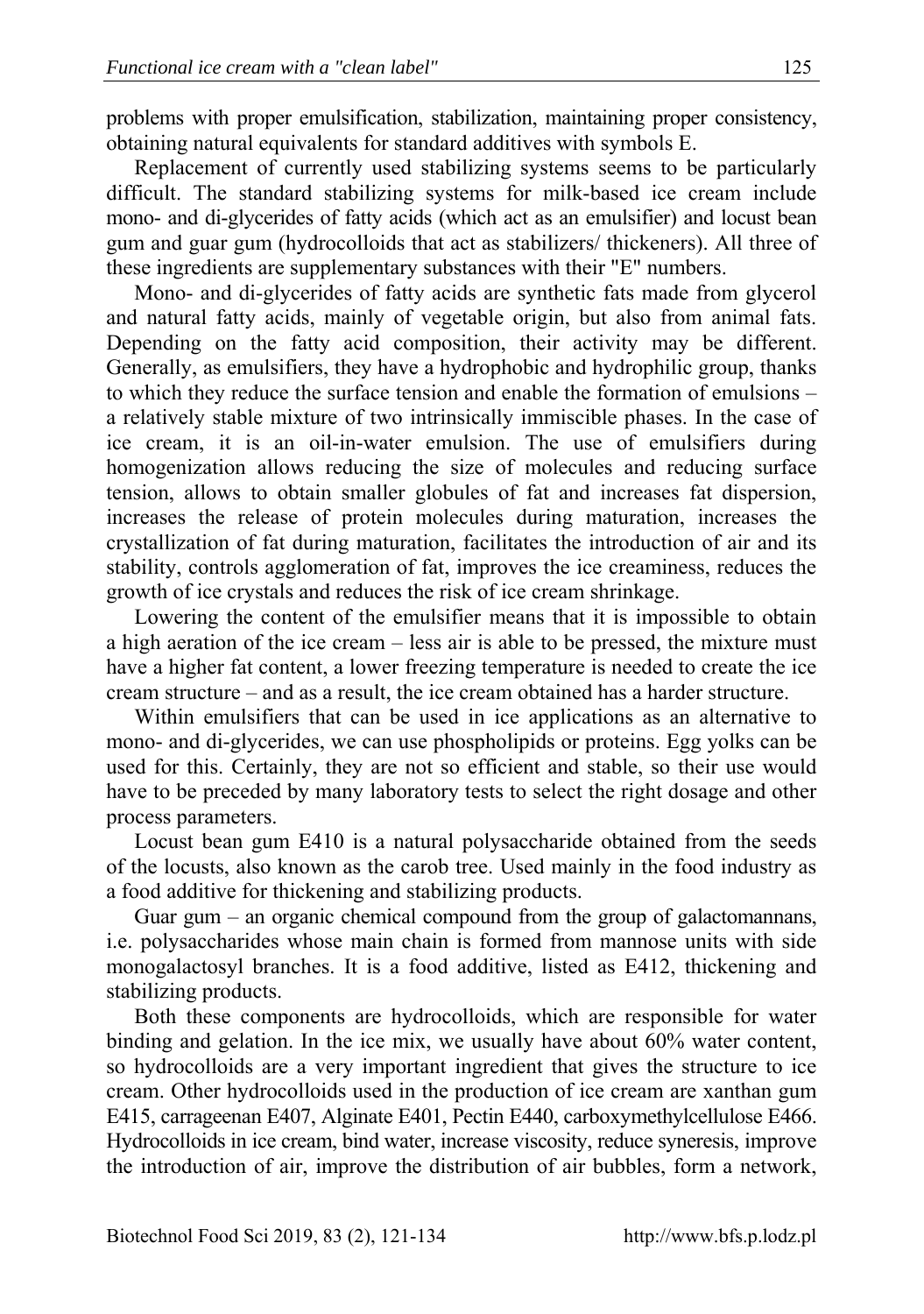thanks to which the ice crystals do not combine with each other, i.e. they do not grow. Similar properties have whey proteins, milk proteins, egg albumin, but here the most frequent gelation is caused by a change in pH or heating.

## **Ice cream enriched with selected nutrients in accordance with prevailing dietary trends**

An interesting proposal to increase the health value of ice cream may be the introduction of vitamins, mineral preparations and dietary fiber into their composition. In recent years, Poland has been experiencing a systematic decrease in fiber intake, and now a statistical Pole consumes 5-10 g per day too little [9, 10].

#### *A) Fiber*

Long-lasting fiber deficiencies in the diet may lead to disturbances in the digestive system, lower immunity, as well as an increase in the incidence of dietrelated diseases, including diabetes and/ or obesity [10].

In the production of ice cream, soluble fiber preparations may have the greatest use. Of the preparations available on the market, classified as soluble fiber, inulin is the most popular. However, polydextrose and refractory maltodextrin are less widespread. The pro-health activity of these fiber preparations is related to their beneficial effects on human intestinal microflora. Undigested in the digestive tract, they constitute a substrate for a useful bacterial microflora [11, 12].

In addition to health-promoting properties, these fiber preparations also have many valuable technological properties. This allows them to be used in the production of food also as an additive shaping rheological and sensory properties. For example, inulin is used in the food industry as a substitute for sugar and/ or fat, a thickening and filling substance as well as stabilizing foams and emulsions [13]. Polydextrose is used as a stabilizer, filler and thickening agent and as a sugar substitute in low-calorie products and in diabetic products. In turn, maltodextrin is resistant in food products mainly as a filling and stabilizing substance, it regulates hygroscopicity, increases viscosity and prevents the crystallization of sucrose [14]. Thanks to their properties, these fiber preparations have already found application in various food products, mainly in the dairy, confectionery and non-alcoholic beverage industries. However, there are no broader studies on the impact of their application on the quality of ice cream.

The quality of ice cream depends, among other things, on the density and viscosity of the ice cream mix before freezing. These features affect the so-called smoothness of the consistency, possible to obtain aeration degrees and hardness of ice cream [15]. Increasing the density of an ice cream mix by using waterbinding fiber preparations may be disadvantageous [16]. Excessive density of the mixture may prevent proper aeration of the ice, and thus increase their hardness. Increasing the viscosity of the ice-cream mixture containing inulin preparations as a component is indicated by studies [17, 18]. The fluffiness, i.e. the degree of aeration of the ice cream mix, is one of the most important differentiators considered when assessing the quality of ice cream. The components of the ice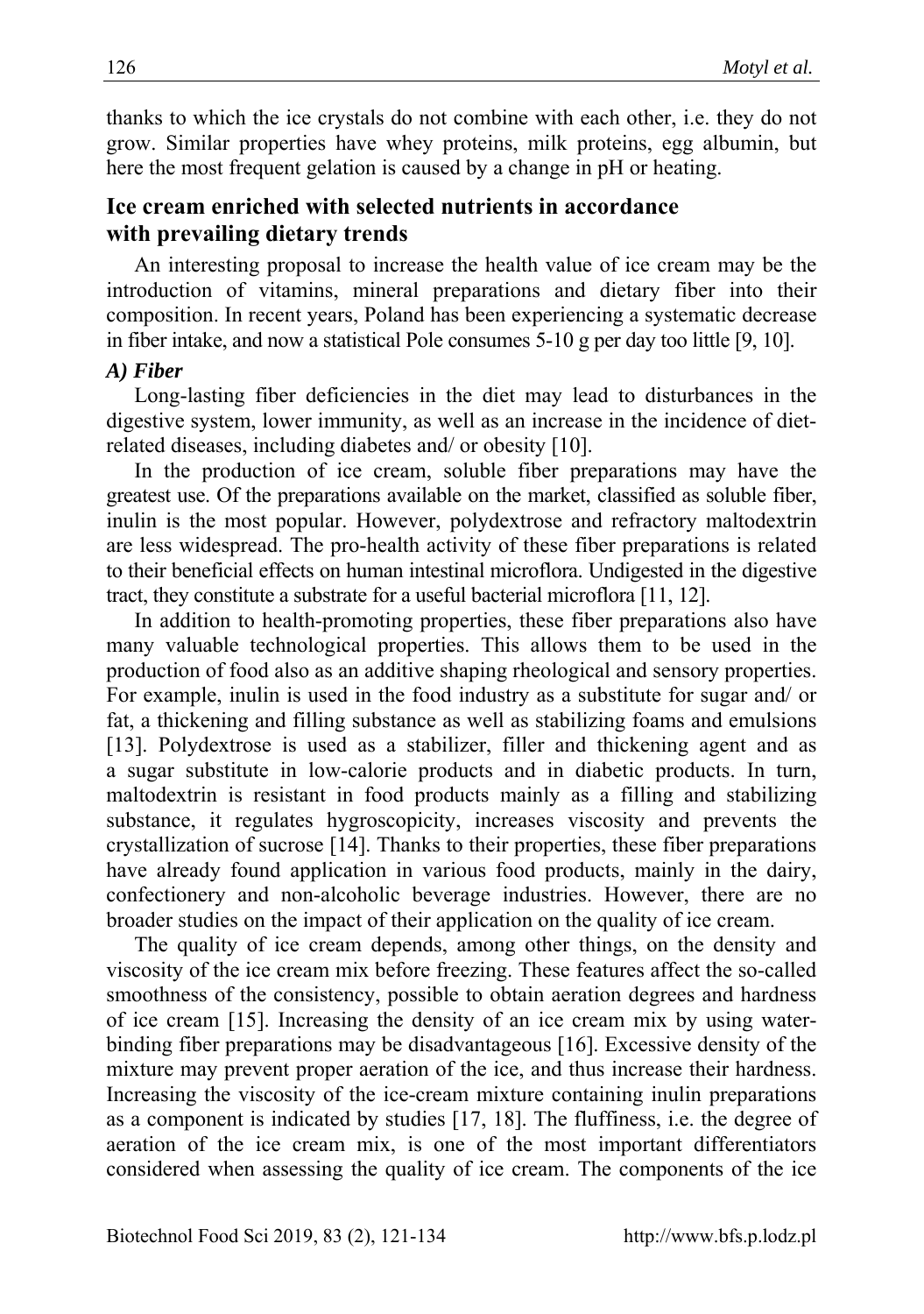cream mix have the greatest influence on this parameter, especially the content and proportion of protein relative to fat. The addition of inulin and polydextrose reduces the degree of ice aeration [19]. The addition of resistant maltodextrin did not significantly reduce the iciness of the ice cream, compared to the control variant, although the viscosity of the ice cream mixture with its addition was significantly higher and comparable to the viscosity of the inulin containing mix. Jasińska et al. [20], analysing the possibility of partial replacement of sucrose with polydextrose in ice cream, stated that higher doses of this type of fiber caused a decrease in the degree of ice aeration. The authors showed that the aeration of ice cream with the addition of polydextrose was hampered by the increasing density of the ice cream mix and the thickening properties of this preparation. Less puffiness of the ice cream resulted in longer melting time [19]. The addition of mineral, protein or fiber components may affect the freezing process of the ice cream mass and, consequently, the rheological properties of the product [21]. They pointed out that the increase in ice cream hardness could be related to the change in the freezing point resulting from the increase in the concentration of soluble substances in the ice cream mix.

Ice cream with the addition of each fiber preparation was characterized by a significantly longer melting time than ice cream without fiber. As results from the research [21, 22]. Lengthening the melting time of ice cream with the addition of inulin results in the ability of this saccharide to bind water molecules, which prevents them from moving freely in the product. Analysis of the colour components of ice cream made with the addition of various cellulose preparations, e.g. inulin and resistant maltodextrin did not affect the colour of the ice cream [19, 23]. The consequence of increasing the health value of food products by introducing healthpromoting additives into their composition may be a deterioration of their sensory quality. The type and level of vitamin and mineral or fiber additives should be chosen so that it does not affect changes in organoleptic sensations during consumption, i.e. the sandiness, malleability and melt flow in the mouth, as well as during ice cream storage.

#### *B) Probiotics*

Another way to enrich the ice cream is the addition of probiotics. According to the FAO/ WHO [24] definition, probiotics are living microorganisms (bacteria or yeast) that, after ingestion or topical use, at a sufficiently high number thereof, show one or more proven health benefits for the host organism [24].

Due to the higher pH value than other dairy products, ice cream can be a better environment for storing probiotic bacteria. Another advantage of ice cream is the popularity of the product and sensory attractiveness for the consumer, which may facilitate the delivery of probiotics in this form [25].

Probiotics facilitate digestion, stimulate the immune system, exert anticarcinogenic effects, prevent heart disease, reduce the level of so-called bad cholesterol in the blood, prevent allergic reactions and facilitate the treatment of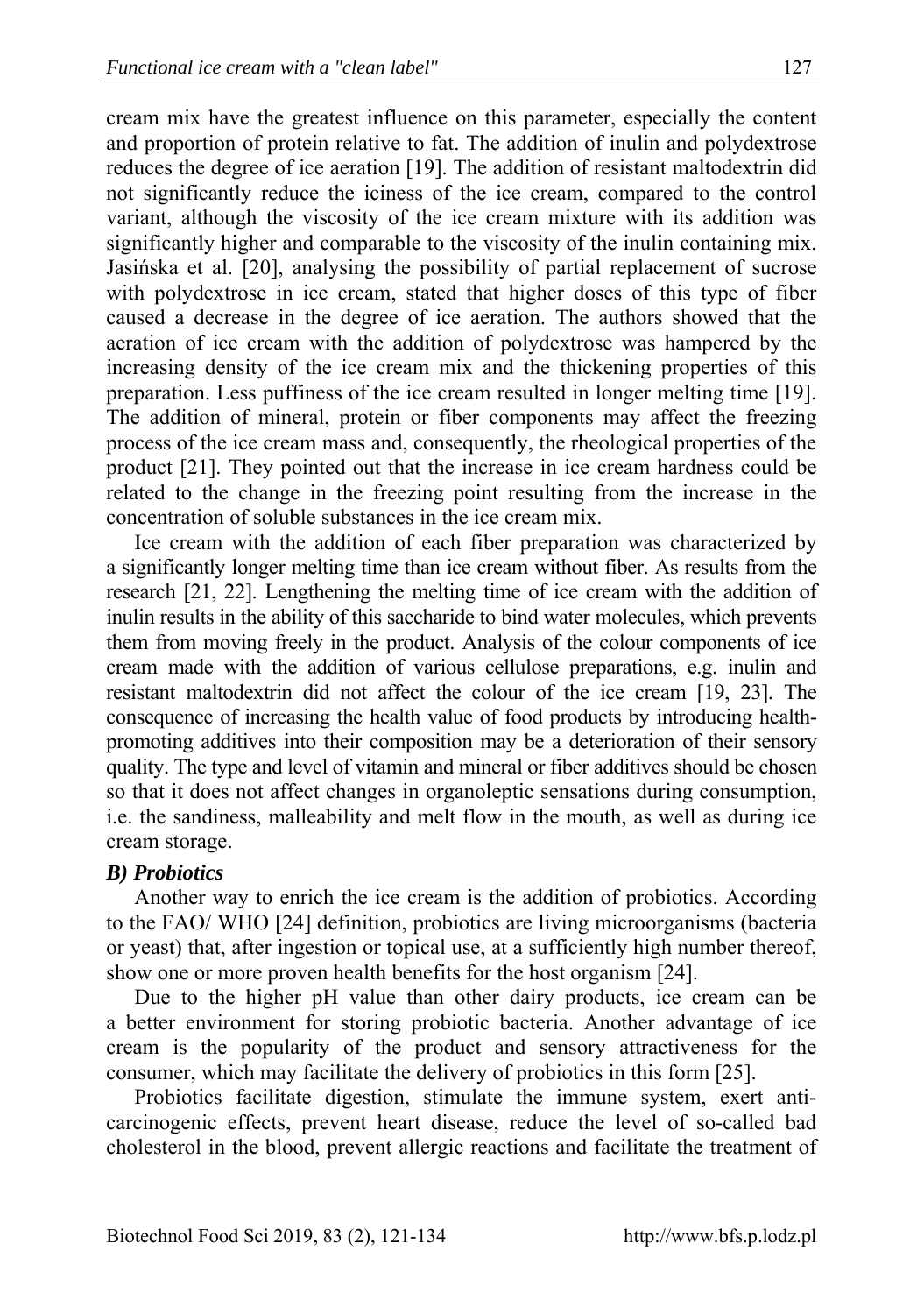bacterial food poisoning [26,27]. Consumption of probiotic-containing ice cream can have a positive effect on human health through [28]:

- limiting the development of caries,
- beneficial effects on the immune system and microflora of the digestive system,
- inhibition of the development of pathogenic microorganisms.

Milk fermented beverages belong to food products containing in their composition probiotic bacterial strains that have a beneficial effect on human health, therefore they are included in the so-called functional food.

Despite the patented technology for production of powdered ice-cream in Poland over 20 years ago, probiotic ice cream still has the hallmark of a niche market in our country. In view of the huge variety of ice cream and sorbets and other frozen desserts, the availability of ice cream with probiotics is very limited, and available ice cream and desserts based on yogurt, due to the lack of a statement about the type and level of live bacteria, cannot always be called probiotic ice cream [29]. From a technological point of view, the production of probiotic ice cream is not complicated and consists of combining an ice cream mix with readymade (bio) yoghurt, (bio) kefir or other probiotic milk drink [29]. As in the case of yoghurt ice cream, the technology envisages the production of probiotic ice cream using two methods: direct or indirect. The classic indirect method combines separately produced natural yoghurt [mixed] and so-called yoghurt, syrup base (syrup obtained by dissolving sucrose and other sweeteners in a small amount of water, pasteurized and cooled to approx. 15°C, and then introduced into the yogurt container), and after mixing both semi-finished products (during production of soft ice cream syrup ratio for yoghurt should be 3.5:6.5, and when producing hard ice cream – tempered – 1:4), the whole is frozen in a freezer, packed and then hardened. In the direct method, the production process in the initial phase proceeds as a typical production of mixed yogurt, and in the next phase as the production of ice cream. All ingredients of the ice cream mix are mixed and dissolved in milk, followed by homogenization, heat treatment, probiotic cultures and incubation. The obtained clot is mixed and freezed in the beater, packaged and hardened in the hardening tunnel [26]. The indirect method is more widespread because the combining of all the components of an ice cream mix and introducing clean probiotic cultures to them in the direct method, is more difficult to control the lactic fermentation process. It is much easier to control the lactic fermentation process if biomass in the form of (bio) yogurt or another fermented milk drink is produced on a separate processing line. The product thus prepared is mixed with the already mature ice-cream mixture immediately before freezing. Probiotics can be added directly in front of the mill, but to ensure a homogeneous product, it is better to add them to the ice cream mix and mix thoroughly before the whole is directed to the freezer [30]. Instead of ready biomass with probiotics, in an indirect method during the production of confectionery ice cream, DVS can be added to the ice cream mix, but this requires the earlier introduction of the vaccine into a small amount of pasteurized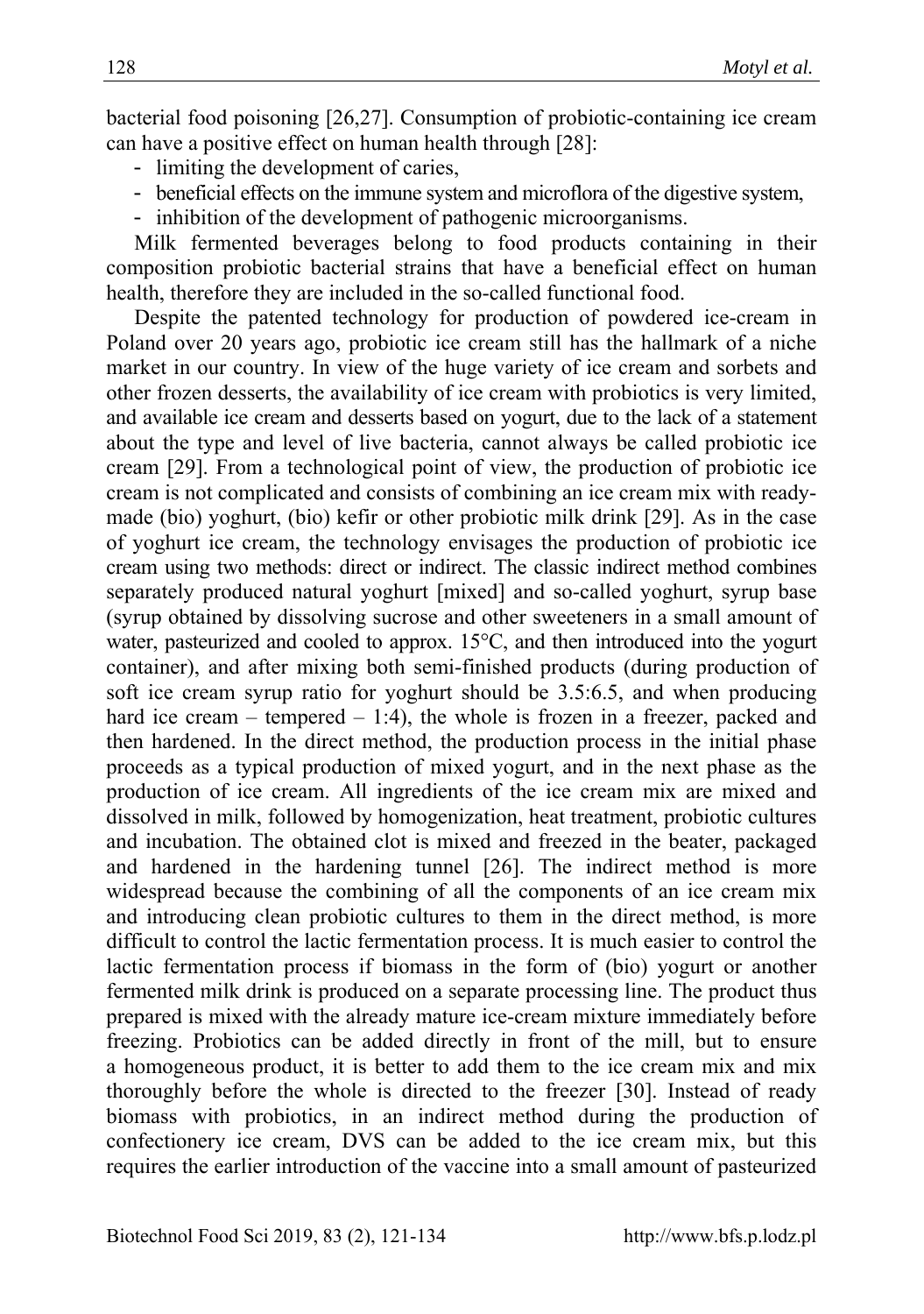milk, cooled to about 37-40°C [31]. Regardless of the probiotic ice cream production method used, the most important technological problem is to ensure an adequate level of living cells of probiotic bacteria in the product ready for the end of its durability, as well as a guarantee of the lack of negative impact of probiotics on the organoleptic properties of ice cream. The available studies on the influence of different strains of probiotic bacteria on the flavour characteristics, colour and texture of probiotic ice cream indicate that probiotics do not affect the deterioration of organoleptic and sensory properties during long-term frozen storage [32, 33].

When it comes to ensuring an adequate level of live probiotic bacteria in ice cream, this problem is a bit more complex and is the result of many factors. In order to achieve the desired health effect as a result of consumption of probiotic ice cream, it is necessary to ensure therapeutic minimum related to ensuring the minimum number of viable cells of probiotic bacteria necessary to guarantee the beneficial effects of probiotic microflora on the human body. In milk fermented beverages, the therapeutic minimum is  $10^6$ - $10^7$  CFU/g [26] and similar levels of viable cells should have probiotic ice cream. It is this level of live probiotic bacteria, supported by the results of microbiological research, that entitles us to use the term "probiotic ice cream".

For probiotic ice cream to carry pro-health benefits, it should contain the right number of live microorganisms. Currently, I assume that this dose should be in the range of  $10^6$ - $10^9$  CFU/g of the product [29, 34].

#### **Determinants of the survival of probiotic bacteria**

The survival of probiotic bacteria is influenced by many factors that are related to the type of components used, probiotic strains, the acidity of the finished product, the oxygen content in the air bubbles and storage conditions of the ice cream after curing:

*Acidity.* A condition for ensuring high survival of probiotic bacteria in ice cream is the relatively high pH in the range 5.5-6.5, which in the case of acidic environment of yoghurt and fermented milk beverages (pH 4.4-4.8) is the basic factor undermining the bacteria survivability. For the low pH are particularly sensitive *Bifidobacteria* strains, while *Lactobacillus* strains are slightly more stable in the acidic environment [35]. Decreasing the acidity of probiotic ice cream can be achieved by adding liquid milk or milk powder, which are the basic component of an ice cream mix. *In vitro* laboratory studies have shown that the addition of calcium carbonate and sodium citrate to neutralize lactic acid during the production of probiotic biomass may increase the survival of some probiotic bacteria in an acidic environment [36]. However, this method was not used in conditions with the use of probiotic biomass, therefore it is difficult to assess this kind of activity as practically useful.

*Oxygen shock.* Due to fact that the lactic acid bacteria are anaerobs or microaerophils, oxygen contained in air bubbles formed during the freezing of the ice-cream mixture in freezer, is an important factor impeding the survival of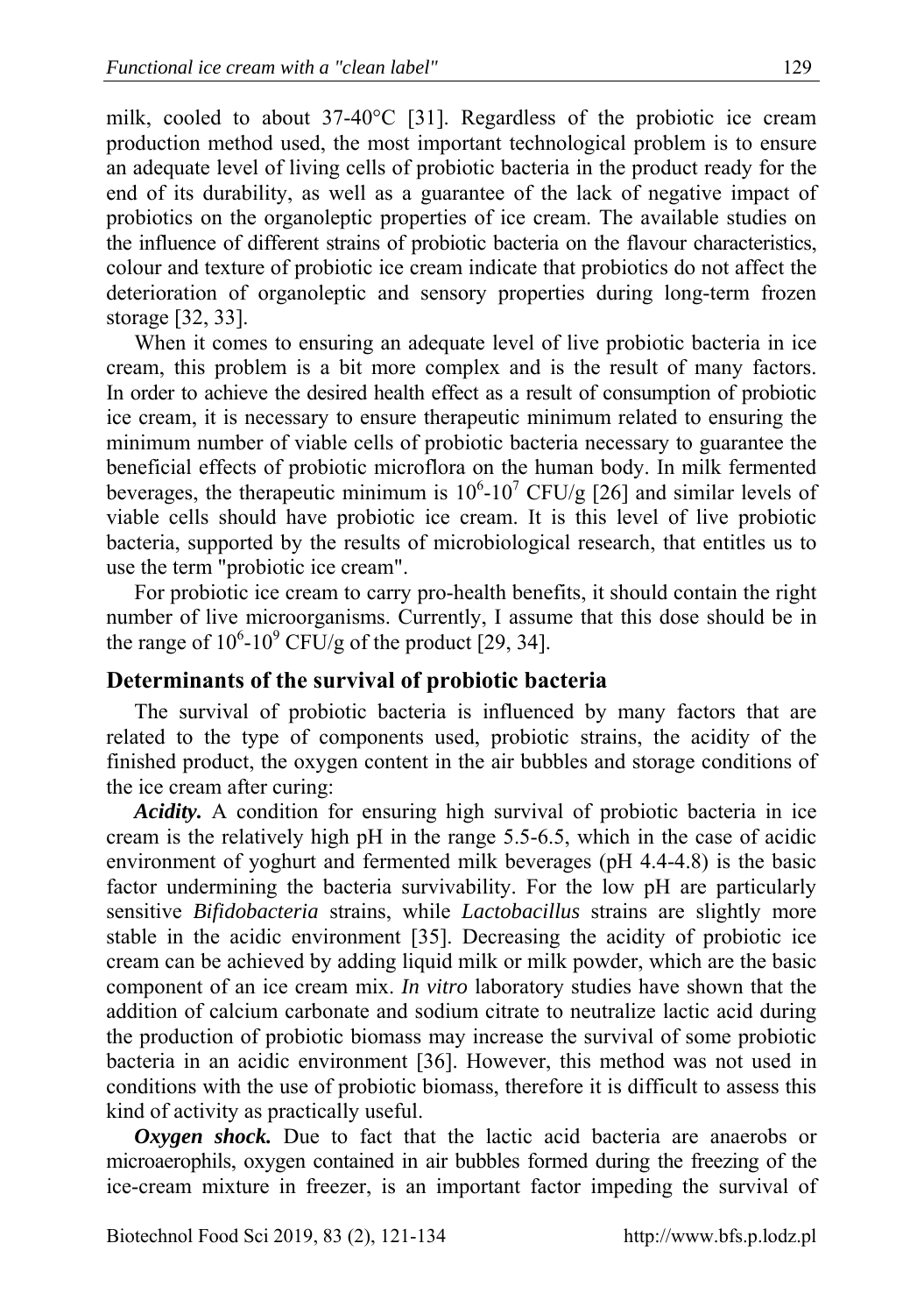probiotic bacteria in ice. On contact with water, oxygen is partially reduced to form peroxide (O2-) and hydroxyl ion (OH-), which damages the proteins, lipids and nucleic acids leading to cell death of bacteria. Granato et al. and Farez et al. [31, 37] have shown that the degree of aeration of the cream of the probiotic affects the survival of *L.acidophilus*. After producing ice cream, in which the aeration amounted to 45, 60 and 90% after 60 days of frozen storage in all three samples, the levels of viable cells of *L.acidophilus* was high and exceeded 10<sup>6</sup> CFU/ g. However, in the case of aeration of 90% reduction in the number of viable cells as compared to baseline it was highest (2 logarithmic cycles), suggesting that the lower level of aeration provides a higher level of survival of the bacteria.

In order to reduce the negative impact of oxygen on probiotic bacteria, various solutions are proposed, including [35, 37]:

- addition of antioxidants (ascorbic acid),
- use of active (oxygen absorbing) packaging,
- microencapsulation,
- use of plastic packaging with different polarization,
- use of an oxygen barrier,
- aeration of the ice with nitrogen,
- use of enzymes (glucose oxidase),
- introduction of probiotic strains that tolerate the presence of reactive oxygen species.

Zhao and Li [36] suggested that chemicals such as sodium ascorbate or D-ascorbate added to a product containing *Bifidobacterium bifidum* (4g/kg of product) can effectively react with reactive oxygen species and weaken their harmful effects in relation to the above-mentioned bacteria.

**Type of sweetener.** It is believed that the survival of probiotic bacteria may also be determined by the type of sweetener used. The addition of aspartame is considered a factor reducing the survival of probiotic bacteria in ice cream [38], but not all confirm this. Başyiģit et al. [39] showed that the addition of sucrose and aspartame to ice cream containing probiotics in the form of *Lactobacillus* bacteria did not affect to reduce the survivability of the analysed bacterial strains (*L.acidophilus* AB5-18, *L.agilis* AA17-73 and AC18-88, *L.rhamnosus* AB20-100 and *L.acidophilus* AK4-14). During the 6-month storage of freezing ice cream with the addition of probiotics, no significant reduction of live bacteria was found.

*Thermal shock.* Another factor that determines the number of bacteria in probiotic ice cream is freezing, hardening and freezing storage, which due to thermal shock, probiotic bacteria die. The first phase of freezing (in the beater), during which more than half of the water is frozen [40], must be carried out quickly enough (at most a dozen or so seconds) so that the size of the emerging ice crystals slightly exceed the size of the bacteria. If freezing is carried out slowly, and the size of the ice crystals exceeds 20 μm, the cells of the probiotic bacteria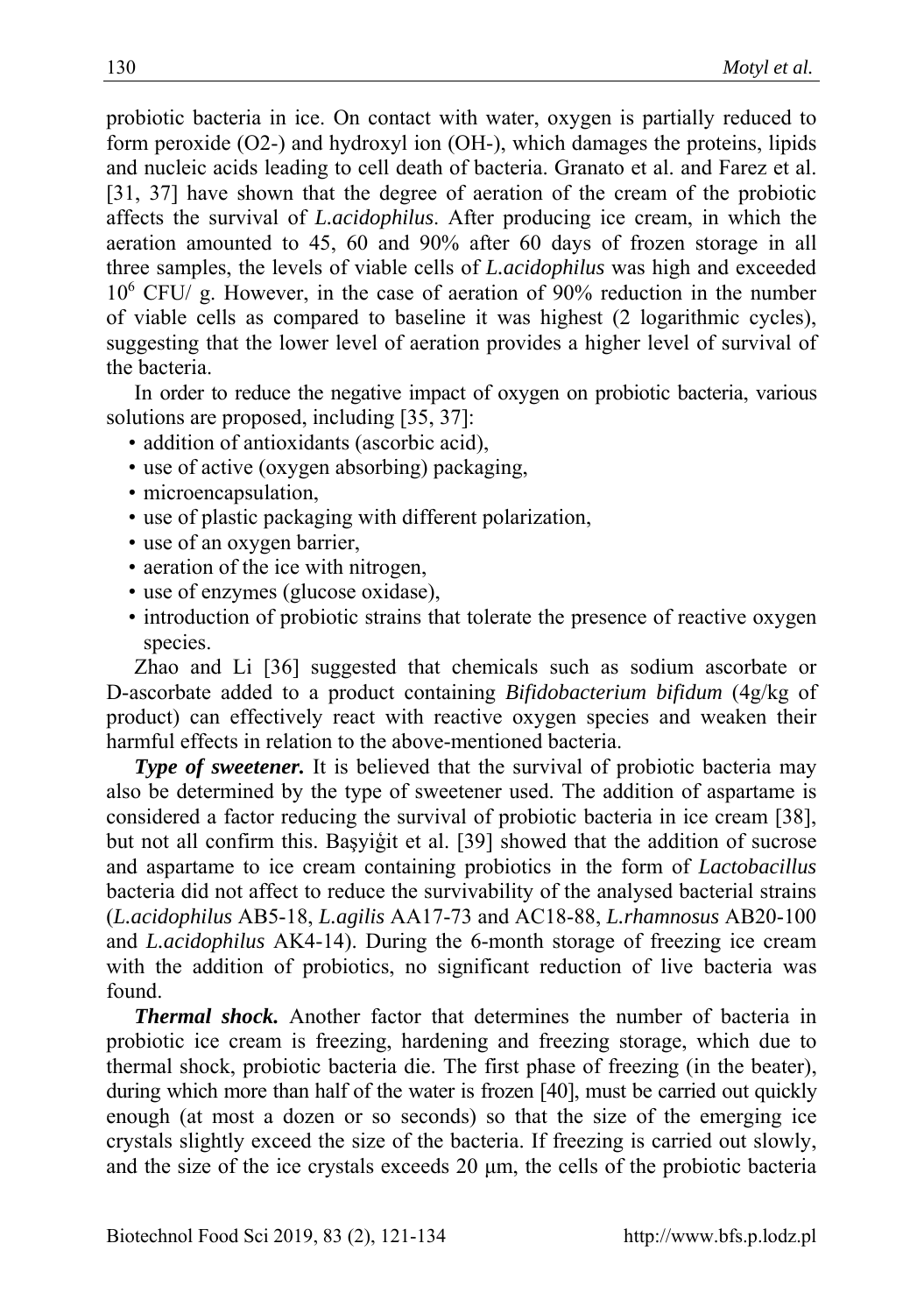will be damaged by the crystals of frozen water formed and the survival of the bacteria will be significantly reduced.

While in the freezer the bacteria are additionally exposed to mechanical damage due to friction and shear forces resulting from the quickly rotating scraper. This action further reduces the number of viable cells of probiotic bacteria, which is why some technological solutions predict the use of probiotics subjected to the microencapsulation process [35, 41].

Between the milling cutter and the quenching tunnel is another point determining the survival of probiotic bacteria. If, after exiting the cutter, the temperature of the ice cream rises by 1-2°C, it will be in accordance with the freezing curve, which will result in a few percent reduction in the amount of frozen water, which in practice means that this part of not frozen water will increase on already existing ice crystals during hardening. As a result, large ice crystals will begin to destroy the cells of probiotic bacteria. That is why it is so important that there is no significant increase in the temperature of the soft ice cream after the cutter. Similarly, temperature fluctuations during freezing, transport and distribution must be prevented.

*Microencapsulation of probiotics.* One of the newer ways of increasing the survival of probiotic bacteria in ice cream can be the addition of microencapsulated probiotic cultures during ice cream production. Microencapsulation consists of coating an unstable bioactive agent (e.g. probiotic) with a protective substance but allowing the release of a bioactive agent.

In practice, various methods of microencapsulation of probiotic bacteria have been used for many years with the use of coating materials such as starch, milk proteins, chitosan, cellulose acetate phthalate, carrageenan, alginates, etc. [41, 42] investigated the effect of microencapsulation of *Lactobacillus casei* and *Bifidibacterium lactis* bacteria on their survival in probiotic ice cream. Bacterial cells were microencapsulated using indigestible starch. After the introduction of microencapsulated probiotics to the ice, a significant improvement in the survivability of bacteria was noted during long-term storage of freezing probiotic ice cream. Microcapsules with probiotics are a protective layer for probiotics against harmful environmental factors, such as e.g. low pH, hydrogen peroxide, bacteriocins, temperature shocks, and even protect probiotics from phages [42].

# **References**

- 1. Góral M, Kozłowicz K, Pankiewicz U, Góral D, Kluza F, Wójtowicz A. Impact of stabilizers on the freezing process, and physicochemical and organoleptic properties of coconut milk-based ice cream. LWT-Food Sci Technol **2018**, 92:516-522.
- 2. de Souza Fernandes D, Leonel M, Del Bem MS, Mischan MM, Garcia ÉL, Dos Santos TPR. Cassava derivatives in ice cream formulations: effects on physicochemical, physical and sensory properties. J Food Sci Technol **2017**, 54(6):1357-1367.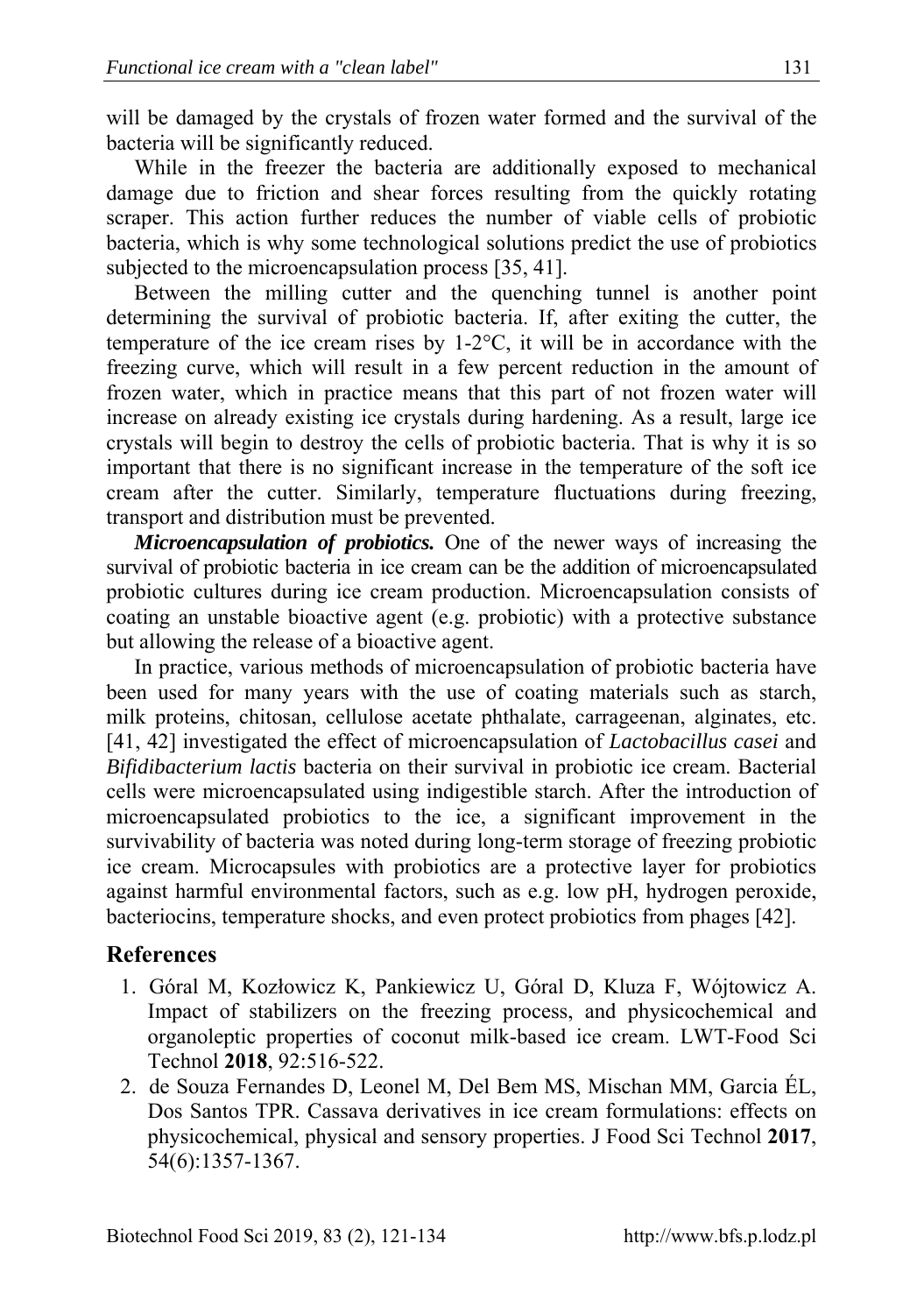- 3. Polska Norma PN-A-86431 (PN-80/A-86431). Mleko i przetwory mleczarskie. Lody.
- 4. Euroglaces CODE FOR EDIBLE ICES. Version 2013 (revision 2). European Ice cream association. https://www.euroglaces.eu/code-edible-ices
- 5. Österreichisches Lebensmittelbuch IV Edycja, rozdział B 2, Lody. http://out.easycounter.com/external/lebensmittelbuch.at
- 6. LeBail A, Douglas Goff H. Freezing of Bakery and Dessert Products. In: Frozen Food Science and Technology, Evans JA (ed.). Blackwell Publishing, Oxford, **2008**, 197-198.
- 7. Kobyłko E. Uwarunkowania technologiczne i techniczne produkcji lodów spożywczych. Acta Scientiarum Polonorum. Technica Agraria, **2013**, 12(3-4): 27-37.
- 8. Goraya RK, Bajwa U. Enhancing the functional properties and nutritional quality of ice cream with processed amla (Indian gooseberry). J Food Sci Technol, **2015**, 52(12):7861-7871.
- 9. Górecka D, Janus P, Borysiak-Marzec P, Dziedzic K. Analiza spożycia błonnika pokarmowego i jego frakcji w Polsce w ostatnim dziesięcioleciu w oparciu o dane GUS. Problemy Higieny Epidemiologii, **2011**, 92(4):705-708.
- 10. Kunachowicz K, Wojtasik A. Definicje i składniki błonnika (włókna) pokarmowego w Normy żywienia dla populacji polskiej – nowelizacja, Jarosz M (red.) wyd. Insytut Żywności i Żywienia, Warszawa, **2012**, 75-85.
- 11. Lahtinen JS, Knoblock K, Drakoularakou A, Jacob M, Stowell J, Gibson GR, et. al. Effect of molecule branching and glycosidic linkage on the degradation of polydextrose by gut microbiota. Bioscience, Biotechnology, and Biochemistry, **2010**, 74 (10):2016-2021.
- 12. Livesey G, Tagami H. Interventions to lower the glycemic response to carbohydrate foods with a low-viscosity fiber (resistant maltodextrin): metaanalysis of randomized controlled trials. Am J Clin Nutr, **2010**, 89(1):14-25.
- 13. Meyer D, Bayarri S, Tárrega A, Costell E. Inulin as texture modifier in dairy products. Food Hydrocolloids, **2011**, 25:1881-1890.
- 14. Krzyżaniak W, Olesienkiewicz A, Białas W, Słomińska L, Jankowski T, Grajek W. Charakterystyka chemiczna maltodekstryn o małym równoważniku glukozowym otrzymanych przez hydrolizę skrobi ziemniaczanej za pomocą α-amylaz. Technologia Alimentaria, **2003**, 2(2):5-15.
- 15. Polak E. Zwiększenie gęstości mieszanki lodziarskiej poprzez zastosowanie preparatów błonnikowych wiążących wodę, może być niekorzystne. Produkcja lodów. Przegląd Piekarski i Cukierniczy, **2003**, 8(51):79-82.
- 16. Soukoulis C, Lebesi D, Tzia C. Enrichment of ice cream with dietary fibre: Effects on rheological properties, ice crystallisation and glass transition phenomena. Food Chem, **2009**, 115:665-671.
- 17. Karaca BO, Guven M, Kaya S, Kahyaoglu T. The functional, rheological and sensory characteristics of ice creams with various fat replacers. Int J Dairy Technol, **2009**, 62:93-99.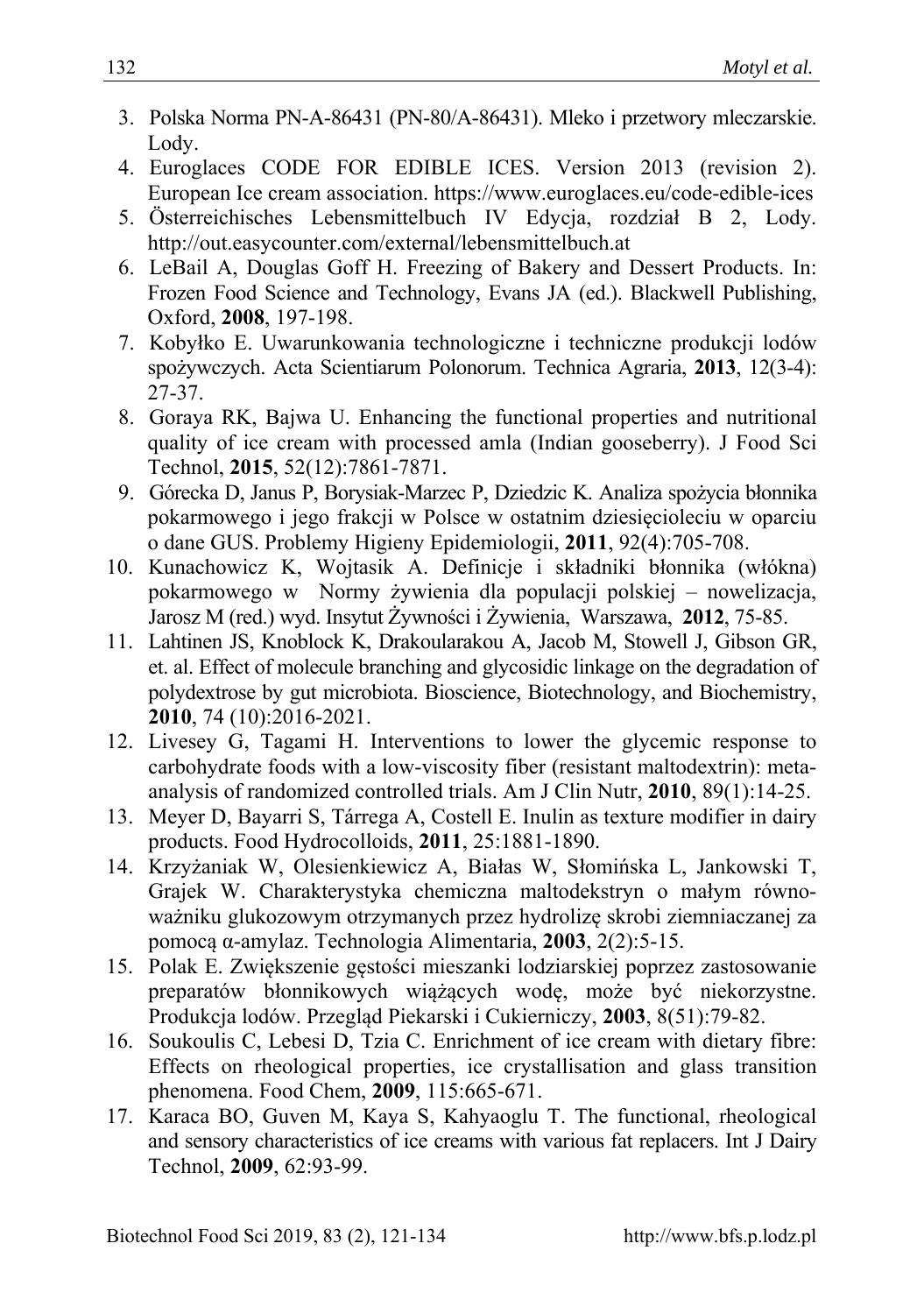- 18. Akalın AS, Karagözlü C, Ünal G. Rheological properties of reduced-fat and low-fat ice cream containing whey protein isolate and inulin. Euro Food Res Technol, **2008**, 227(3).
- 19. Florowska A, Wójcik E, Florowski T, Dłużewska E. Wpływ dodatku prepara-tów błonnikowych na wybrane wyróżniki jakości lodów. Zeszyty Problemowe Postępów Nauk Rolniczych nr 574, **2013**, 11-18.
- 20. Jasińska M, Gaczkowska K, Wąsik K, Wpływ częściowego zastąpienia sacharozy polidekstrozą na jakość lodów nisko zamrożonych. Chłodnictwo **2010**, R XLV 10, 34-39.
- 21. El-Nagar G, Clowes G, Tudoricaa M, Kuri V, Brennan C. Rheological quality and stability of yog-ice cream with added inulin. Int J Dairy Technol, **2002**, 55(2):89-93.
- 22. Criscio D, Fratianni A, Mignogna R, Cinquanta L, Coppola R, Sorrentino E, Panfi li G. Production of functional probiotic, prebiotic, and synbiotic ice creams. J Dairy Sci, **2010**, 93(10):4555-4564.
- 23. Lum A, Albreht J. Sensory Evaluation of Ice Cream made with Prebiotic Ingredients. Review of Undergraduate Research in Agricultural and Life Sciences, **2008**, 3(1):1-9.
- 24. FAO/WHO. Report of a Joint FAO/WHO Expert Consultation on Evaluation of Health and Nutritional Properties of Probiotics in Food Including Powder Milk with Live Lactic Acid Bacteria. American Córdoba Park Hotel, Córdoba, Argentina, **2001**, 1-4 October.
- 25. Acu M, Kinik Ö, Yerlikaya O. (2017) Functional Properties of probiotic ice cream produces from goat's milk. Carpathian Journal of Food and Technology, **2017**, 9(4):86-100.
- 26. Dzwolak W, Ziajka S, Chmura S, Baranowska M. Produkcja mlecznych napojów fermentowanych. Oficyna Wydawnicza, Hoża, Warszawa, Polska, **2000**.
- 27. Boza-Méndez E, López-Calvo R, Cortés-Muñoz M. Innovative Dairy Products Development Using Probiotics: Challenges and Limitations. In: Probiotics, Rigobello EC (ed.). In. Tech, Costarica, **2012**, (10):213-236.
- 28. Aboulfazli F, Shori AB, Baba AS. Effects of the replacement of cow milk with vegetable milk on probiotics and nutritional profile of fermented ice cream. Food Sci Technol, **2016**, 70:261-270.
- 29. Dzwolak W. Technologiczne aspekty produkcji lodów probiotycznych. Przegląd Mleczarski, **2013**, 8:8-12.
- 30. Salem MME., Fathi F, Awad R. Production of probiotic ice cream. Pol J Food Nutr Sci, **2005**, 14(3):267-271.
- 31. Ferraz J, Cruz A, Cadena R, Freitas M, Pinto U, Carvalho C, Faria J, Bolini H. Sensory acceptance and survival of probiotic bacteria in ice cream produced with different overrun levels. J Food Sci, **2012**, 1(71):524-528.